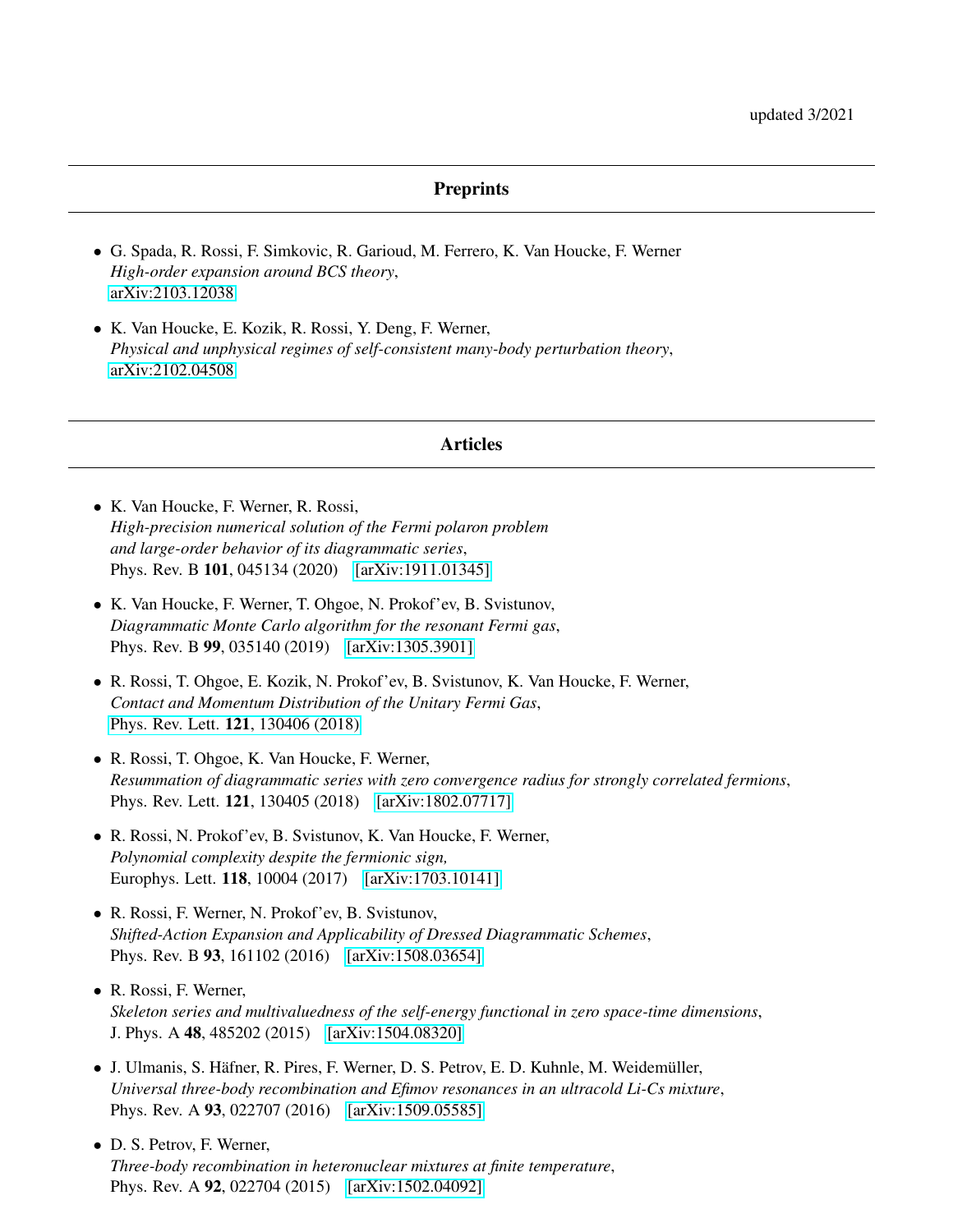- B. S. Rem, A. T. Grier, I. Ferrier-Barbut, U. Eismann, T. Langen, N. Navon, L. Khaykovich, F. Werner, D. S. Petrov, F. Chevy, and C. Salomon, *Lifetime of the Bose Gas with Resonant Interactions*, Phys. Rev. Lett. 110, 163202 (2013) [\[arXiv:1212.5274\]](https://arxiv.org/abs/1212.5274)
- Y. Castin, F. Werner, *Third virial coefficient of the unitary Bose gas*, Can. J. Phys. 91, 382 (2013) [\[arXiv:1212.5512\]](https://arxiv.org/abs/1212.5512)
- F. Werner, Y. Castin, *General relations for quantum gases in two and three dimensions. II. Bosons and mixtures*, Phys. Rev. A **86**[, 053633 \(2012\)](http://link.aps.org/doi/10.1103/PhysRevA.86.013626) [\[arXiv:1210.1784\]](https://arxiv.org/abs/1210.1784)
- F. Werner, Y. Castin, *General relations for quantum gases in two and three dimensions. Two-component fermions*, Phys. Rev. A 86, 013626 (2012) [\[arXiv:1204.3204\]](http://arxiv.org/abs/1204.3204)
- K. Van Houcke, F. Werner, E. Kozik, N. Prokofev, B. Svistunov, M. J. H. Ku, A. T. Sommer, L. W. Cheuk, A. Schirotzek, M. W. Zwierlein, *Feynman diagrams versus Fermi-gas Feynman emulator*, Nature Phys. **8**, 366 (2012) [\[arXiv:1110.3747\]](https://arxiv.org/abs/1110.3747)
- Y. Castin, F. Werner, *Single-Particle Momentum Distribution of an Efimov trimer*, Phys. Rev. A **83**, 063614 (2011) [\[arXiv:1103.5157\]](https://arxiv.org/abs/1103.5157)
- F. Werner, *Efimov states with strong three-body losses*, Europhys. Lett. 86, 66006 (2009) [\[arXiv:0811.3290\]](https://arxiv.org/abs/0811.3290)
- F. Werner, L. Tarruell, Y. Castin, *Number of closed-channel molecules in the BEC-BCS crossover*, Eur. Phys. J. B 68, 401 (2009) [\[arXiv:0807.0078\]](https://arxiv.org/abs/0807.0078)
- F. Werner, *Virial theorems for trapped cold atoms*, Phys. Rev. A **78**, 025601 (2008) [\[arXiv:0803.3277\]](https://arxiv.org/abs/0803.3277)
- F. Deuretzbacher, K. Plassmeier, D. Pfannkuche, F. Werner, C. Ospelkaus, S. Ospelkaus, K. Sengstock, K. Bongs, *Heteronuclear molecules in an optical lattice: Theory and experiment*, Phys. Rev. A 77, 032726 (2008) [\[arXiv:cond-mat/0703322\]](https://arxiv.org/abs/cond-mat/0703322)
- F. Werner, Y. Castin, *Unitary gas in an isotropic harmonic trap: symmetry properties and applications*, Phys. Rev. A **74**, 053604 (2006) [\[arXiv:cond-mat/0607821\]](https://arxiv.org/abs/cond-mat/0607821)
- G. Tonini, F. Werner, Y. Castin, *Formation of a vortex lattice in a rotating BCS Fermi gas*, Eur. Phys. J. D 39, 283 (2006) [\[arXiv:cond-mat/0504612\]](https://arxiv.org/abs/cond-mat/0504612)
- F. Werner, Y. Castin, *Unitary quantum three-body problem in a harmonic trap*, Phys. Rev. Lett. 97, 150401 (2006) [\[arXiv:cond-mat/0507399\]](https://arxiv.org/abs/cond-mat/0507399)
- F. Werner, O. Parcollet, A. Georges, S. R. Hassan, *Interaction-induced adiabatic cooling and antiferromagnetism of cold fermions in optical lattices*, Phys. Rev. Lett. 95, 056401 (2005) [\[arXiv:cond-mat/0504003\]](https://arxiv.org/abs/cond-mat/0504003)